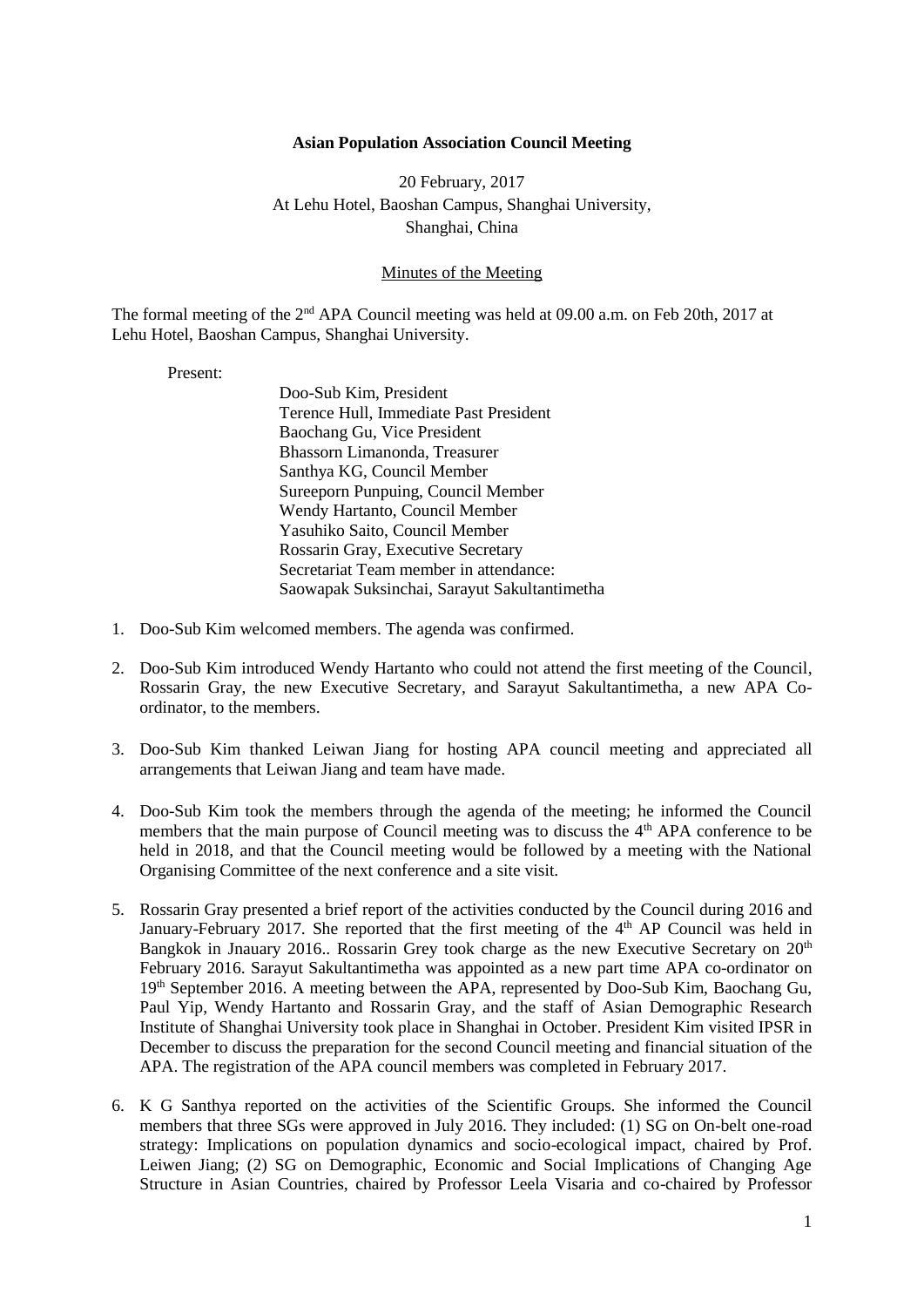Baochang Gu; and (3) SG on Population Aging and the Family in Asian Context, chaired by Prof. Teerawichitchainan. She further informed that the SG on Demographic, Economic and Social Implications of Changing Age Structure in Asian Countries has announced the call for papers in July 2016 and received 53 abstracts, that the SG members are in the process of reviewing the abstracts and are expected to have completed the review process by end of February 2017, and that the SG are in the process of raising funds for organising a workshop. The SG on On-belt one-road strategy has announced a call for papers in December 2016, with the aim of organising the workshop in October 2017. The SG on Population Ageing and the Family has not yet announced any activities. Doo-Sub Kim mentioned that while the SG Chair has the freedom to recruit a new member, s/he should inform the APA SG Coordinator before formally recruiting any new member. Terry asked how the topic of OBOR involved other countries in Asia and Santhya agreed to send the proposal to Terry.

- 7. Bhassorn Limanonda gave a financial update of the APA. She reported that the amount remained in the account as of January 2016 was \$34,639.71. The income earned during 2016 amounted to \$8,225.75, derived from membership fee from 76 members, interest earned and donation in the form of non-reimbursement of air fare of some of the APA Council members who attended the first Council meeting and donation from Doo-Sub Kim of approximately \$1600.00. Bhassorn noted that earnings from membership fee continues to be very small. The expenses during 2016 comprised the cost of hiring the APA coordinator and cost related to administration and finance, and amounted to \$13,231.96 and the remaining balance at the end of 2016 was \$29,633.54. Bhassorn advised that further cost savings is required. Bhassorn also mentioned that the new brochure was kindly donated by Doo-Sub Kim.
- 8. Doo-Sub Kim informed that Council members that IPSR has managed to reduce operating cost of the APA Secretariat by 33% and thanked the IPSR for it.
- 9. Saowapak Suksinchai confirmed that the APA member registration has been approved in February, and that the Secretariat is waiting for the approved documents to be sent to Nakornpathom local office and approved by the local office which would take about 1 month. Doo-Sub Kim expressed his thanks to Saowapak.
- 10. Terry Hull enquired about the status of bank accounts and was informed that number of bank accounts has been reduced from four to two. Doo-Sub Kim advised that the name of authorised person will be changed on the account once the registration process is finished.
- 11. Sarayut reported on the membership status. He noted that as of December 2016, there are some 1,081 members; of these, 88% are professionals and the remaining are student members. Some 48% are males, 31% are females and the sex is not known for the remaining members. Of the 1,081 members, 55 members have paid membership fee for 2017, including those who made advance payment. One member decided to leave the APA membership. Terry sought a clarification on the spreadsheet that Sarayut shared summarising the distribution of APA members by nationality and Doo-Sub Kim clarified that it reflected both place of residence and citizenship.
- 12. Sarayut informed the Council about the changes in the website, including addition of a new section called population live which provides information on conferences, call for papers, and other news items and findings regarding activities and visitors to the website. He noted that on average, the site is visited by 4,000 people daily. While he used to update the population live section every second day, he has not been able to do so since January 22<sup>nd</sup> and he commented that number of visitors has come down to 3,000. Doo-Sub Kim noted that the website needs to be updated and reminded Saito to take a look as he was given the responsibility for it previously. Sarayut promised to update the website proactively.